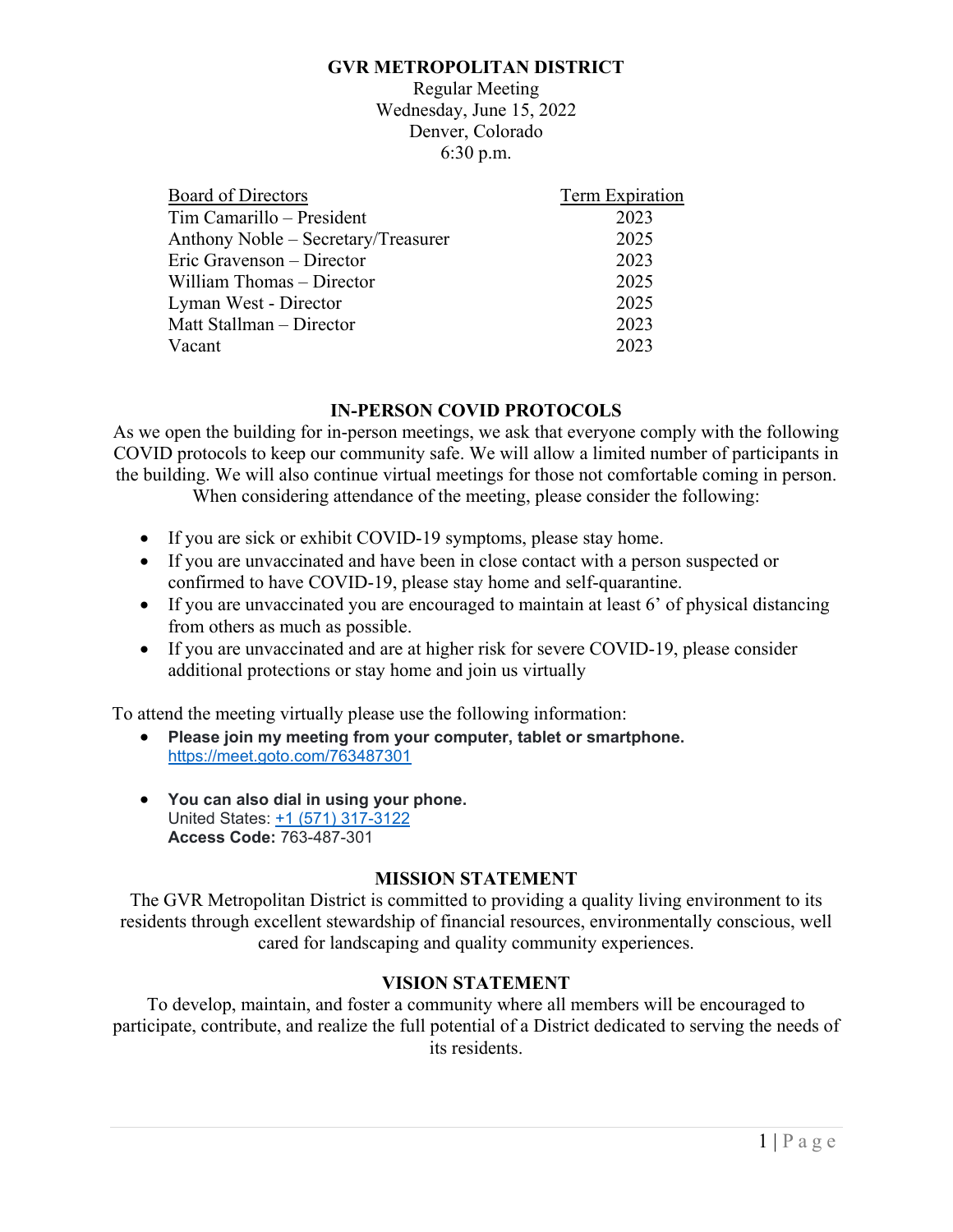# **GVR METROPOLITAN DISTRICT**

Regular Meeting Wednesday, June 15, 2022

### **AGENDA**

- 1. Call to Order
- 2. Establish Quorum/Attendance
- 3. Approve Agenda
- 4. Conflict of Interest Disclosures
- 5. Comment Period
	- a. Denver Police Department
	- b. Master Homeowners Association for Green Valley Ranch
	- c. Community Advisory Board (CAB)
	- d. Councilwoman Gilmore's Office
	- e. Public (limited to 3 minutes per person unless arranged in advance of the meeting date; public comment period limited to 20 minutes in total)
- 6. Approve Minutes from Prior Meetings
	- a. May 18, 2022 Regular Board Meeting
- 7. Attorney Report
- 8. Board Reports Agenda
	- a. Financial Reports May 31, 2022
	- b. District Manager Report
- 9. Discussion Items Unfinished Business
	- a. Finalize personnel manual
- 10. Discussion Items New Business a. Discuss next phase of fence project
- 11. Director Items
- 12. Executive Session: (*If needed, an executive session may be called for specific purposes authorized pursuant to § 24-6-402(4), C.R.S.; and only after announcement at the public meeting of the specific topic for discussion and the statutory citation authorizing the executive session, and a 2/3 vote of the quorum present of the Board.)*
- 13. Adjournment